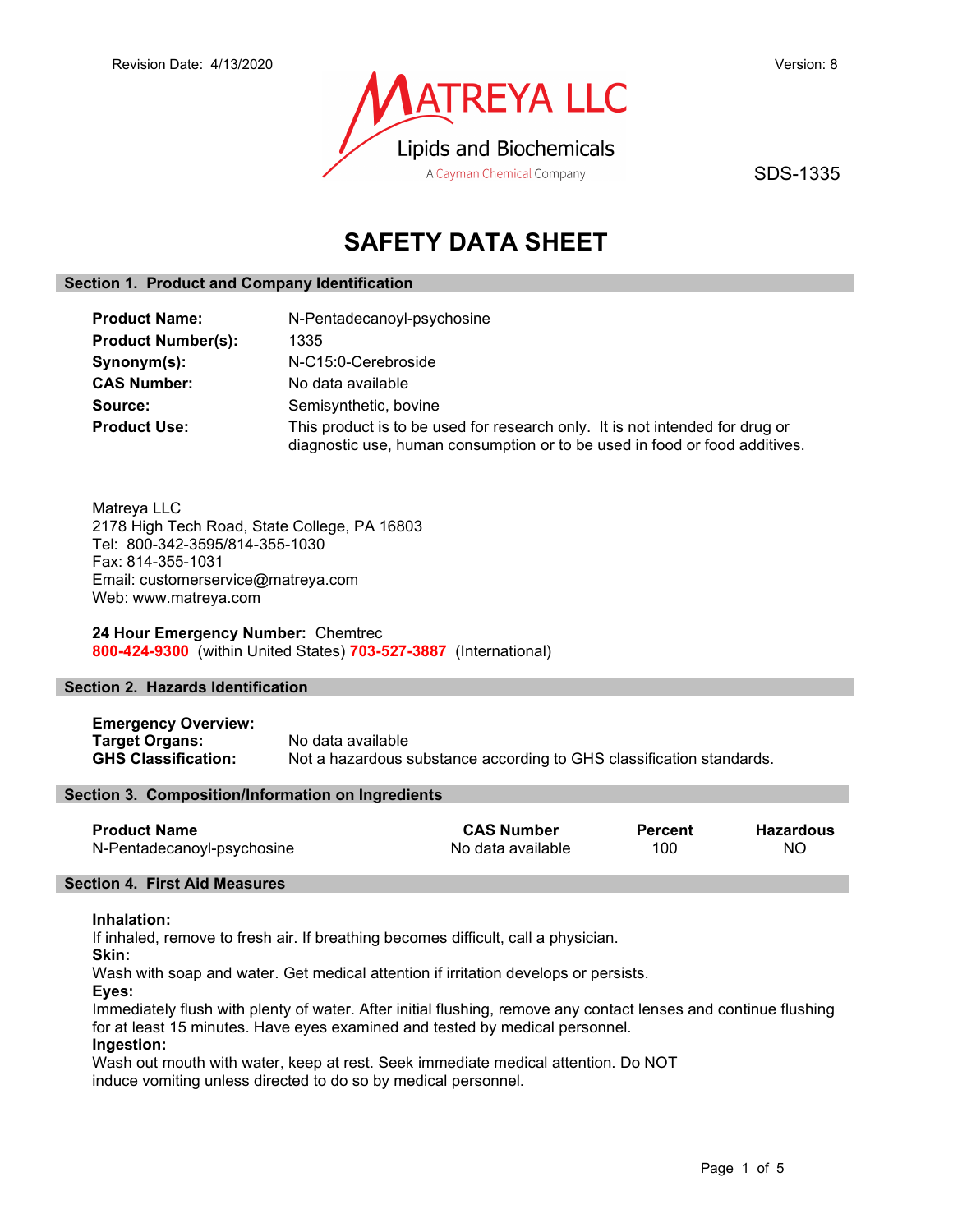# Section 5. Fire Fighting Measures

## Suitable extinguishing media:

Use dry chemical, alcohol-resistant appropriate foam, carbon dioxide, or water spray.

Specific hazards arising from the chemical:

No data available

Special protective actions for fire fighters:

No data available

# Special protective equipment for fire fighters:

Wear breathing apparatus and use water spray to keep fire-exposed containers cool.

# Section 6. Accidental Release Measures

# Personal precautions:

Wear appropriate personal protective equipment. After contact with skin, wash immediately with plenty of water.

## Environmental precautions:

Do not let product enter drains.

# Methods and Materials for containment and cleaning up:

Sweep up and keep in suitable, closed container for disposal.

# Section 7. Handling and Storage

# Precautions for safe handling:

Avoid contact with eyes, skin or clothing. Do not ingest. Use only with adequate ventilation. Keep sealed when not in use. Wear appropriate personal protective equipment.

# Conditions for safe storage, including incompatibilities:

Recommended storage temperature: -20°C. Keep container tightly closed in a dry and well-ventilated place.

# Section 8. Exposure Controls/Personal Protection

This product contains no substances with occupational exposure limit values.

# Engineering Controls:

No specific ventilation required.

# Personal Protective Equipment:

## Respiratory protection:

Respiratory protection is not required. Where protection from nuisance levels of dusts are desired, use type N95 (US) or type P1 (EN 143) dust masks. Use respirators and components tested and approved under appropriate government standards such as NIOSH (US) or CEN (EU).

## Hand protection:

For prolonged or repeated contact use protective gloves. Recommended: Nitrile rubber Eye protection:

Safety eyewear should be worn at all times to avoid exposure to liquid splashes, mists, or dusts. Recommended: Safety glasses with side shields or goggles.

# Skin protection:

Protective clothing should be selected specifically for the working place, depending on concentration and quantity of the hazardous substances handled. Recommended: Lab coat

# Section 9. Physical and Chemical Properties

| Appearance:                              | Solid             |
|------------------------------------------|-------------------|
| Odor:                                    | No data available |
| Odor threshold:                          | No data available |
| :bH                                      | No data available |
| <b>Melting/Freezing point:</b>           | No data available |
| Initial boiling point and boiling range: | No data available |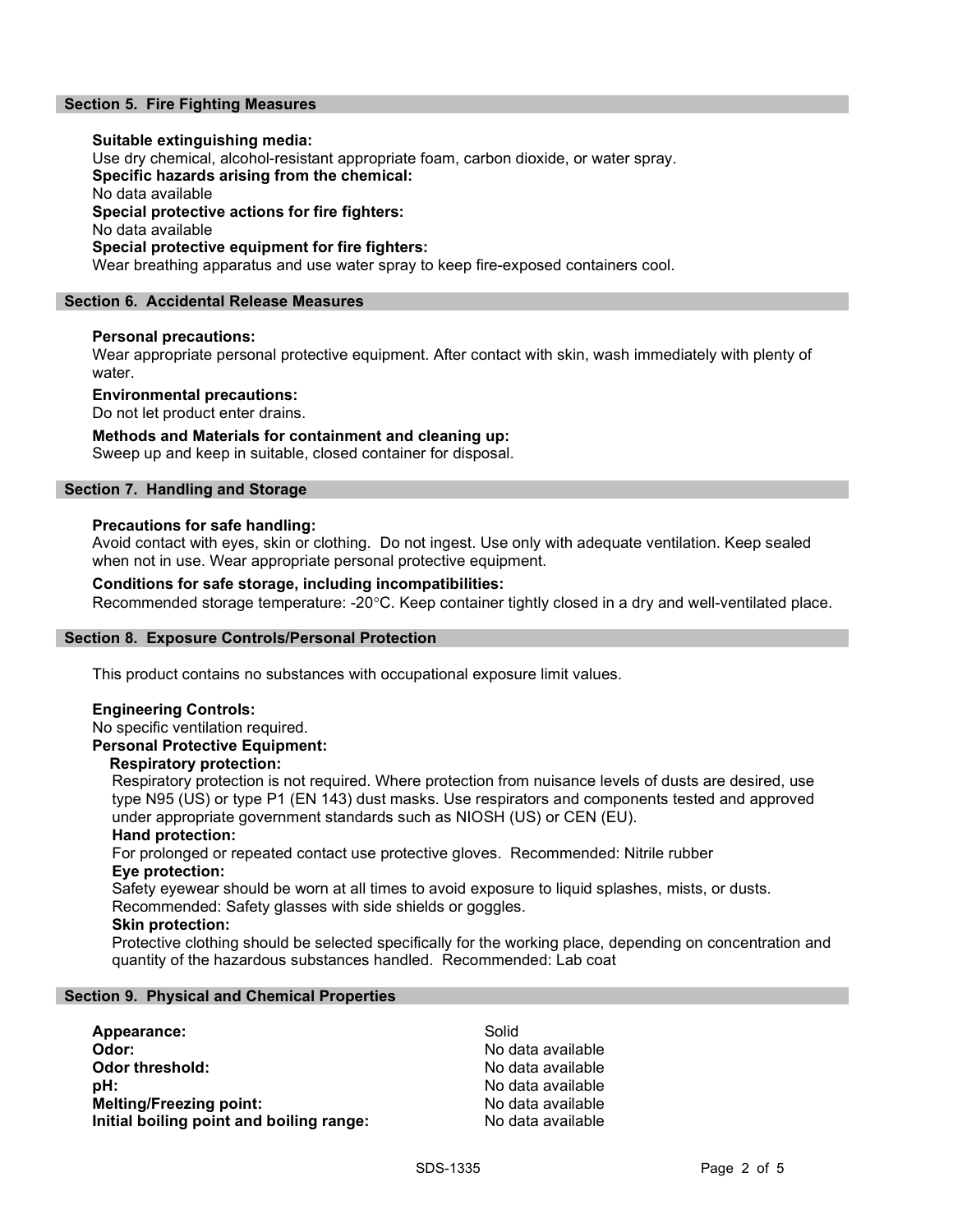- Flash point:<br>
Evaporation rate:<br>
Evaporation rate: No data available Evaporation rate: No data available Flammability (solid, gas): Upper/Lower flammability or explosive limit: No data available Vapor pressure: No data available **Vapor density:** No data available in the set of the set of the No data available Relative density: No data available Solubility (ies): Chloroform/methanol, 2:1 Partition coefficient (n-octanol/water): No data available Auto-ignition temperature:  $\begin{array}{ccc} \text{Auto-ignition temperature:} & \text{No data available} \end{array}$ Decomposition temperature: **Viscosity:** No data available in the set of the set of the set of the set of the set of the set of the set of the set of the set of the set of the set of the set of the set of the set of the set of the set of the set of t Molecular formula:  $C_{39}H_{75}NO_8$ <br>Molecular weight:  $686$ Molecular weight:
	-

# Section 10. Stability and Reactivity

#### Reactivity:

Stable under recommended storage conditions.

#### Chemical stability: Stable under recommended storage conditions.

Possibility of hazardous reaction: No data available

Conditions to avoid: No data available

Incompatible materials: No data available

Hazardous decomposition products: No data available

# Section 11. Toxicological Information

## Acute toxicity:

No data available

Skin corrosion / irritation: No data available

# Serious eye damage / irritation: No data available Respiratory or skin sensitization:

No data available

#### Germ cell mutagenicity: No data available

# Carcinogenicity:

No component of this product present at levels greater than or equal to 0.1% is identified as a carcinogen or potential carcinogen by IARC, ACGIH, NTP or OSHA.

## Reproductive toxicity: No data available

## Specific target organ toxicity - single exposure: No data available

## Specific target organ toxicity - repeated exposure: No data available

# Aspiration hazard: No data available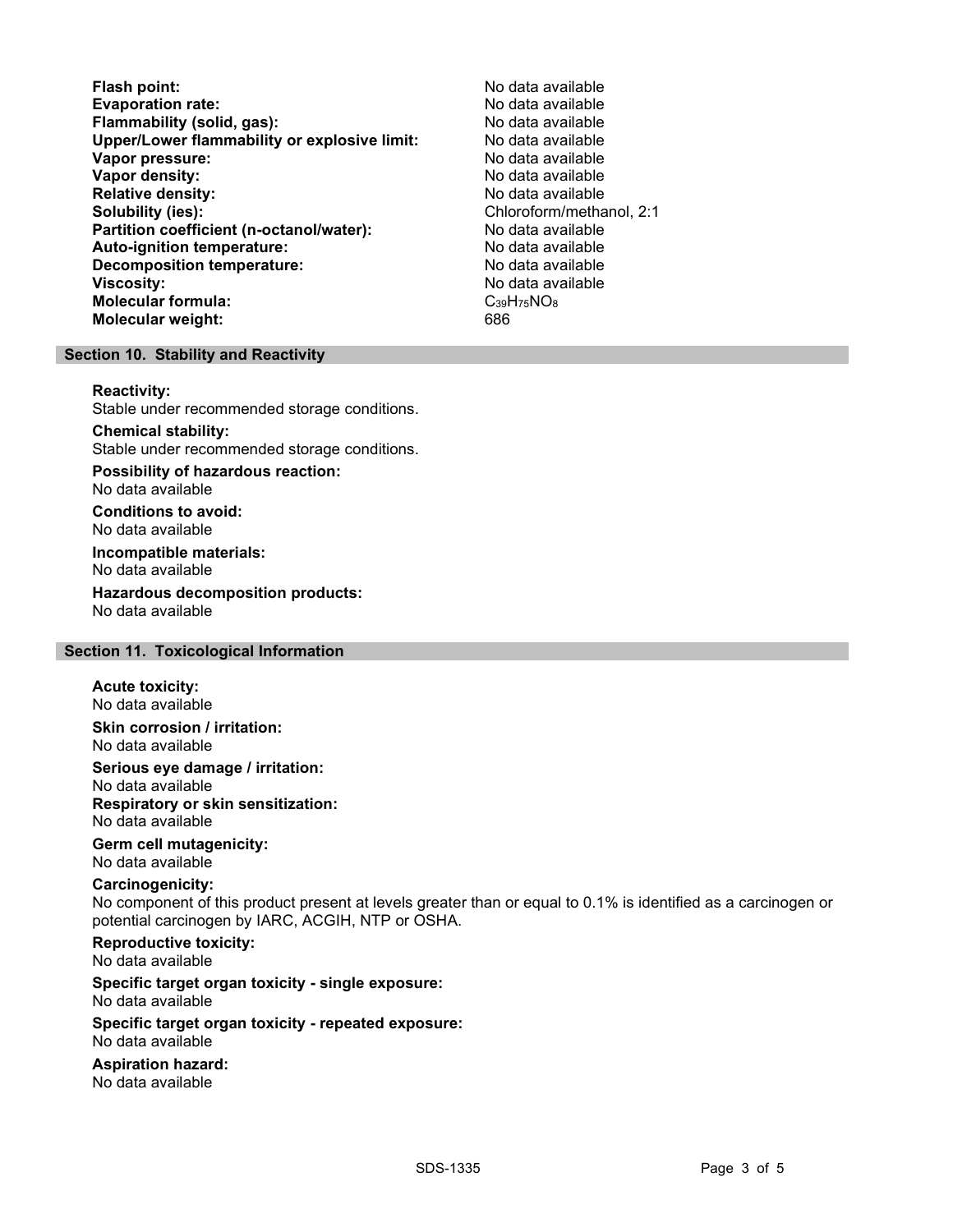# Section 12. Ecological Information

Toxicity: No ecological data available for this product. Persistence and degradability: No data available Bioaccumulative potential: No data available Bioaccumulation: No data available Mobility in soil: No data available Other adverse effects:

No data available

## Section 13. Disposal Consideration

#### Disposal methods:

Observe all federal, state and local environmental regulations.

## Section 14. Transportation Information

| DOT (US)<br><b>UN Number:</b>                       | Not dangerous goods |
|-----------------------------------------------------|---------------------|
| <b>Land Transport ADR/RID</b><br><b>UN Number:</b>  | Not dangerous goods |
| <b>Maritime Transport IMDG</b><br><b>UN Number:</b> | Not dangerous goods |
| <b>Air Transport ICAO/IATA</b><br><b>UN Number:</b> | Not dangerous goods |

## Section 15. Regulatory Information

 Product Name CAS Number N-Pentadecanoyl-psychosine No data available

## SARA 302 Components:

No chemicals in this material are subject to the reporting requirements of SARA Title III, Section 302.

## SARA 313 Components:

This material does not contain any chemical components with known CAS numbers that exceed the threshold (De Minimis) reporting levels established by SARA Title III, Section 313.

## SARA 311/312 Hazards:

No 311/312 SARA Hazards

# California Prop. 65 Components:

This product does not contain any chemicals known to State of California to cause cancer, birth, or any other reproductive defects.

# DSL/NDSL status:

This product contains the following components that are not on the Canadian DSL nor NDSL lists. Component CAS Number

| N-Pentadecanoyl-psychosine | No data available |
|----------------------------|-------------------|